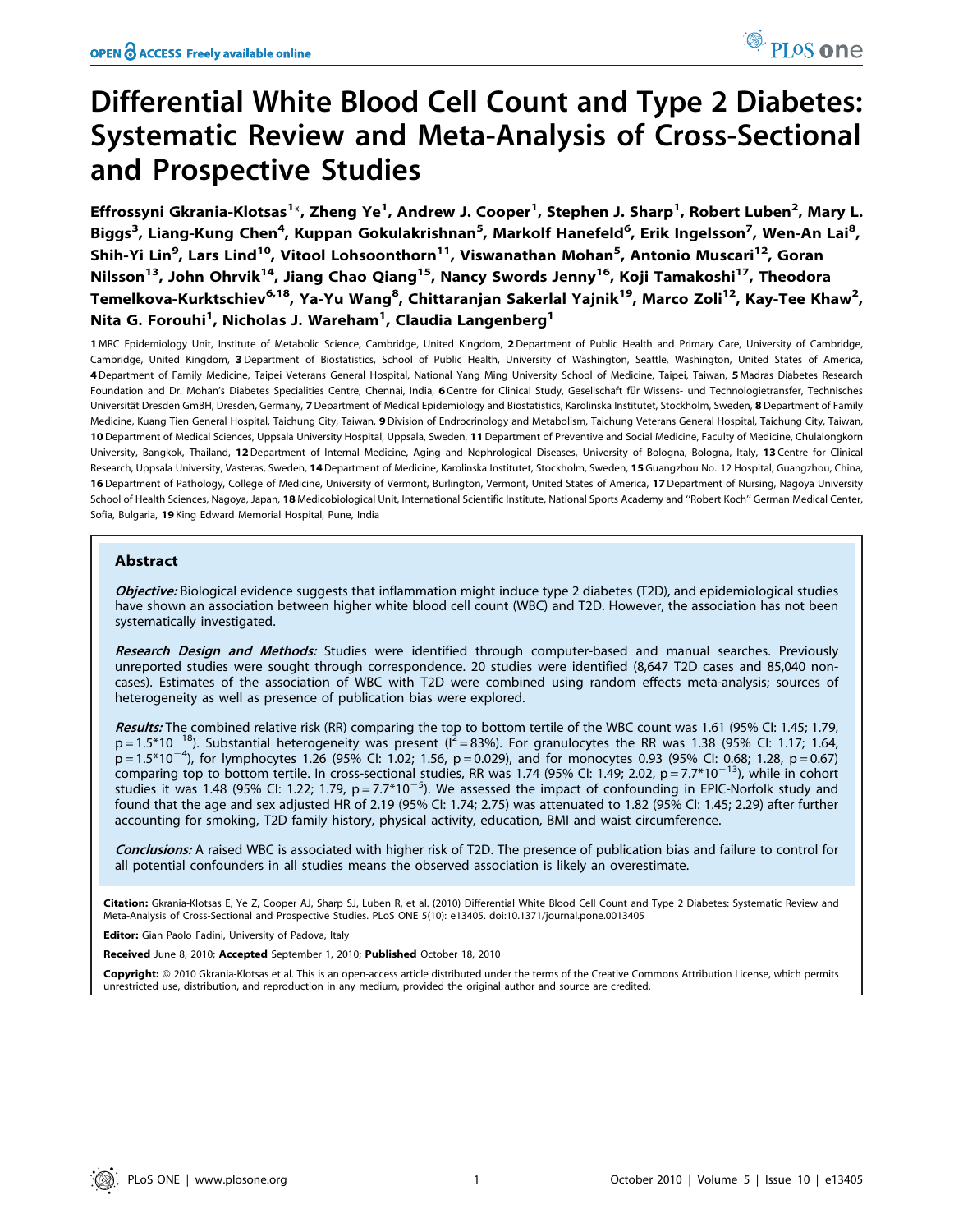Funding: EGK is supported by the Medical Research Council through a Clinical Research Training Fellowship and the Cambridge BRC-NIHR. EPIC-Norfolk is supported by grant funding from the Medical Research Council and Cancer Research United Kingdom with additional support from the Stroke Association, British Heart Foundation, Research Into Ageing, and the Academy of Medical Science. The sponsors had no role in the design and conduct of the study, collection, management, analysis and interpretation of the data, and preparation, review, or approval of the manuscript. VL is supported by the Rachadapiseksompoj Faculty of Medicine Research Fund Chulalongkorn University, Thailand, and by the National Institutes of Health (grants T37-TW00049 and T37-MD-100449). PIVUS work was supported by the Swedish Research Council, the Swedish Foundation for Strategic Research, the Royal Swedish Academy of Science, Uppsala University Hospital and AstraZeneca R&D, Moelndal. The sponsors had no role in the PIVUS study design, analyses, writing or decision to publish the manuscript. The Cardiovascular Health Study research was supported by contract numbers N01-HC-85079 through N01-HC-85086, N01-HC-35129, N01 HC-15103, N01 HC-55222, N01-HC-75150, N01-HC-45133, and grant numbers U01 HL080295, R01 HL-075366 and R01 HL-094555 from the National Heart, Lung, and Blood Institute; R01 AG-023629, R01 AG-15928, R01 AG-20098, and AG-027058 from the National Institute on Aging; the University of Pittsburgh Claude. D. Pepper Older Americans Independence Center P30-AG-024827, with additional contribution from the National Institute of Neurological Disorders and Stroke. A full list of principal CHS investigators and institutions can be found at http://www.chs-nhlbi.org/pi.htm. JO and GN's work was supported by grants from Vastmanland's research foundation against cardiovascular disease and SparbanksstiftelsenNya. GN had full access to all of the data in the study and takes responsibility for the integrity of the data and the accuracy of the data analysis.

Competing Interests: The authors have declared that no competing interests exist.

### Introduction

Chronic inflammation, characterized by the increased production of cytokines and acute-phase reactants and activation of inflammatory signalling networks [1–5], may be involved in the pathogenesis of type 2 diabetes (T2D).Various markers of inflammation have been shown to predict the future diabetes risk, including Interleukin-6 (IL-6) and C-reactive protein (CRP) [1,5].Obesity, a strong risk factor for T2D is also associated with inflammation as fat tissue releases inflammatory cytokines[6,7]. Inflammation on its own can affect insulin signalling [3], indirectly increasing the risk of T2D, without the presence of obesity. Inflammation is also thought to promote beta-cell death [8]. However, there is considerable uncertainty about the direction of causality of the relationship between inflammation and T2D.

Evidence from epidemiological studies suggests an association between total peripheral white blood cell (WBC) or leukocyte count, a non-specific marker of inflammation, and diabetes risk[9,10]. Although a number of studies have been published, they have not been systematically reviewed or meta-analysed. Granulocytes themselves are comprised of neutrophils, basophils and eosinophils[9]. Little is known about the association of each of the subfractions with T2D.

In the present study we systematically review and meta-analyse existing studies of the association between differential WBC count and T2D, including previously unpublished data from 5,021 cases and 43,508 non-cases (with 499 cases and 15,051 non-cases from EPIC-Norfolk study) obtained through correspondence with investigators. We also explore the potential roles of reverse causality, publication bias and confounding.

#### Methods

#### A. Systematic review and meta-analysis

Bibliographic search, literature review and data **extraction.** A bibliographic search was conducted by the first author to identify all published evidence on the association between WBC or leukocyte (from now and on, WBC) count and T2D. The search terms included (''leukocyte'' OR ''leucocyte ''OR ''white blood'') combined (AND) with diabetes (diabetes'' OR ''glucose'' OR ''metabolic syndrome'' OR ''hyperglycaemia'' OR ''hyperglycemia''). We searched Pubmed 2.0 (National Library of Medicine) entering each search term as a MeSH, ISI Web of Knowledge<sup>SM</sup> version 4.7 (©Thomson Reuters 2009) and Embase (© 2009 Elsevier B.V.), initially without limits with regard to publication date or language. Last searches were conducted in April 2010. Two authors (EGK, ZY) independently reviewed all identified titles ( $n = 12,705$ ), and subsequently abstracts ( $n = 136$ ) and full articles (Figure 1). We included evidence from crosssectional and prospective cohort studies of adults that used standard definitions of T2D [11], adjusted for at least age, sex and BMI (excluded studies  $n = 1$ ). No case-control studies were identified. For results from the same cohort published more than once  $(n=3)$ , we included the study with the largest sample reported  $(n = 1)$ . We excluded studies of children and adolescents or with participants who had undergone solid organ or bone marrow transplantation (Figure 1). Discrepancies in articles selected for inclusion were addressed by consensus  $(n = 1)$ . We additionally hand searched reference lists of all articles selected for inclusion. Two authors (EGK, ZY) extracted information from each article selected for inclusion including the number of cases and non-cases, study design and population, measurement of WBC and diagnosis of T2D, effect estimate and 95% confidence intervals for associations between WBC, neutrophil/granulocyte, lymphocyte and monocyte count and T2D risk. Where the risk ratio (odds ratio, relative risk or hazard ratio) was presented using other than three groups of WBC, these were converted to compare the top to bottom tertile of WBC [12].

We identified studies that appeared during the literature review and did not report on the association between WBC and T2D but had potentially collected pertinent data, as evident from their study description. Corresponding authors of these studies  $(n = 19)$ were contacted by electronic and regular mail (two electronic reminders) and invited to submit data using a standardized data extraction sheet and uniform analysis plan. We requested odds ratios, relative risks or hazard ratios for the association between WBC and its sub-fractions where available, comparing top to bottom tertile of each measure, adjusting for age, sex, smoking, BMI and waist circumference and using the WHO definition of diabetes[11]. Data on the number of cases and non-cases and 95% confidence intervals for the estimated effects were also requested.

We additionally included unpublished results from the EPIC Norfolk study, described in more detail below, according to the protocol used for obtaining unpublished evidence from other investigators.

Meta-analyses. For the purposes of the meta-analysis, we considered all of odds ratios, risk ratios and hazard ratios as estimates of the relative risk. These relative risks were combined across studies using random effects meta-analysis. Heterogeneity was assessed using the  $I^2$  statistic, which represents the proportion of variation in the effect sizes that is attributable to genuine differences across studies rather than to random error [13]. To identify potential sources of heterogeneity between studies and to assess the effect of study characteristics on the results, we repeated the meta-analysis in strata defined by study size, design and method of data collection and ethnicity of participants. The between-study variance was used to quantify the degree of heterogeneity among studies [14]. We also used meta-regression to estimate the effect of each of the covariates on the relative risk. Publication bias was assessed using a funnel plot and Begg and

<sup>\*</sup> E-mail: eg318@cam.ac.uk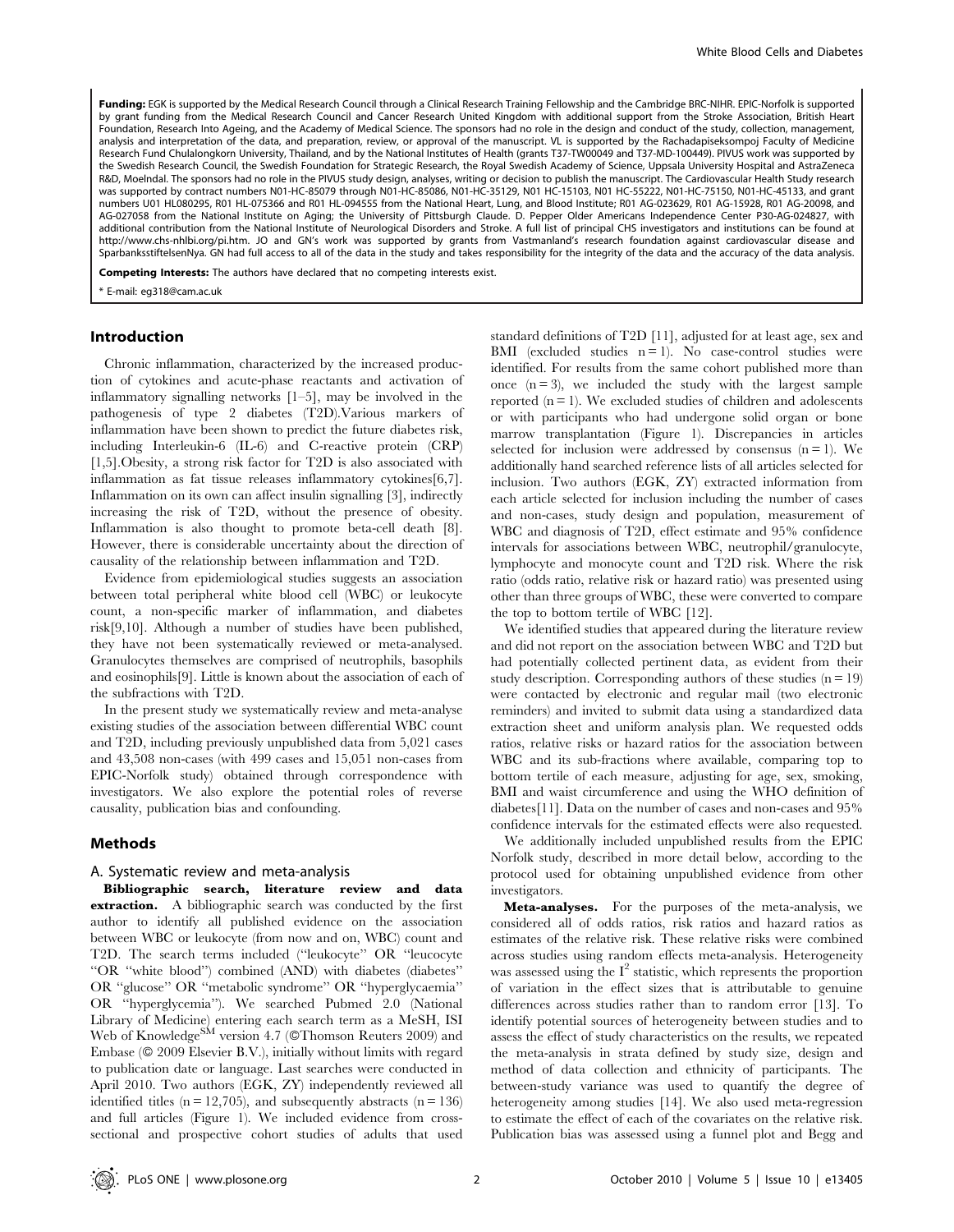

Figure 1. Information Flow Diagram. doi:10.1371/journal.pone.0013405.g001

Egger tests [15,16].Statistical analyses were performed using Stata (version 10.0) statistical software (Stata Corporation, College Station, Texas, USA). Results were presented in forest plots, where the sizes of the boxes for individual studies are inversely proportional to the variances of the log relative risks, and the horizontal lines represent 95% CIs.

## B. EPIC-Norfolk cohort

In addition to including results from the European Prospective Investigation of Cancer in Norfolk, UK (EPIC-Norfolk) as part of the overall meta-analysis according to the standard protocol described above, we used prospective data from this cohort to investigate the effect of adjusting for a range of potential confounding factors not consistently available across other studies.

EPIC-Norfolk participants. EPIC-Norfolk is a populationbased cohort study, which has previously been described in detail [17]. In brief, men and women aged 40 to 79 years were eligible

for participation. In total, 77,630 invitations were sent, 30,447 (39%) individuals consented to take part, with 25,639 (33%) attending the baseline health check between 1993 and 1997. The study was approved by the Norfolk Local Research Ethics Committee and all participants gave written informed consent.

We excluded participants with a history of stroke, myocardial infarction, or cancer  $(n = 2,460)$  or prevalent or unconfirmed diabetes at baseline  $(n = 688)$ .

Measurements. A detailed self-completed health and lifestyle questionnaire was completed at baseline, including questions on family history of diabetes, prescribed medications, occupational social class, smoking status, educational level, and physical activity assessed by a four point index[17]. Participants were invited to attend a baseline health check-up at the study clinic where health checks were carried out by trained research nurses. Anthropometric measurements were taken according to standard protocol[17]. Two further health check-ups were performed, after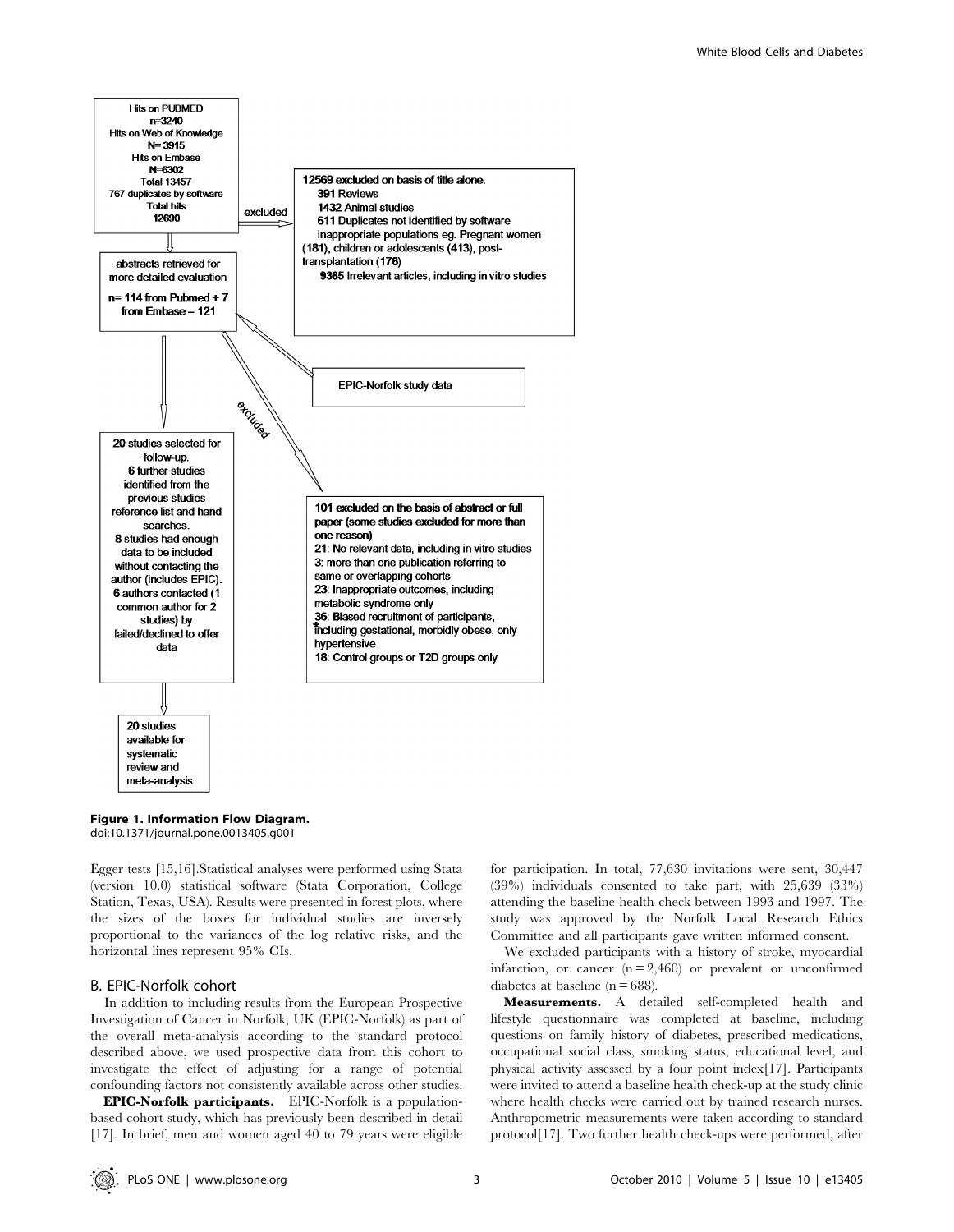an average follow-up time of three and thirteen years respectively. Since the baseline health-check visit, there were three follow-up assessments: a postal questionnaire at 18 months, a second healthcheck visit (1998–2000), and a further postal questionnaire (2002– 2004).

Biochemical analyses. Biochemical assays were carried out on samples drawn with participants in the non-fasted state. Blood samples for WBC measurement were stored overnight at room temperature and were collected each morning and transported to the EPIC-Norfolk laboratory in Attleborough (UK). The samples were analysed in a random order using impedance counting technique with an MD18 haematology analyser (Coulter Corporation, Miami, FL, USA). Quality controls were carried out daily. In addition, the Haematology Department of Addenbrooke's Hospital included the EPIC Laboratory in a monthly quality control scheme. The WBC count coefficient of variation for the period of study was  $\leq 3.0\%$ . The standard deviation values for the differential granulocyte, lymphocyte and monocyte percentages were less than or equal to 1.5, 1.5, and 3.0, respectively [18]. Researchers and laboratory personnel did not have access to identifiable information, and could only identify samples by number.

Incident type 2 diabetes. Ascertainment of incident cases of type 2 diabetes involved review of multiple sources of evidence including self-report (self reported doctor diagnosed diabetes, antidiabetic drug use) during follow-up, linkage to primary and secondary care registers, hospital admissions and mortality data[17]. Criteria for qualification as a confirmed diabetes case were: confirmation of self-report by another data source or diagnosis captured by an external source alone, independently of participation in study follow-up questionnaires or visit. Possible cases based solely on self-report and not confirmed by another data source did not qualify as a confirmed case of diabetes. Cases not meeting the above criteria were excluded  $(n = 5)$ .

Statistical analysis. Cox proportional hazards regression was used to estimate hazard ratios for the incidence of diabetes by tertiles of WBC, granulocyte, lymphocyte, and monocyte count, using the lowest tertile as the reference category. Results from age and sex adjusted models were compared to those additionally adjusting for smoking status (never, former or current), waist circumference (continuous), BMI (continuous), educational level (below 'A' level vs. 'A' level and above where 'A' level is school education to age 18 years), a positive family history of diabetes, and physical activity level (4 categories ranging from sedentary to active).

Analyses were restricted to participants with full information on total WBC, granulocyte, lymphocyte or monocyte count  $(n = 15,708)$ . We further excluded 158 participants without complete information on covariates or exclusion criteria.

15,550 participants (499 incident diabetes cases) remained in the analyses. We calculated a Health Behaviours Score (HBS), including information on physical activity, alcohol intake, plasma vitamin C (a biomarker of fruit and vegetable intake) and smoking, as proposed by Khaw et al [19] and compared models with and without an interaction term for HBS, using a likelihood ratio test.

All statistical analyses were performed using Stata/SE 10.0 (Stata-Corp, College Station, Texas, USA). All  $\rho$  values were based on 2-sided tests.

## Results

#### A. Systematic review and meta-analysis

which reported results on the association between WBC counts and T2D diabetes risk in a format that could be used[9,10,20–24]. We contacted 19 corresponding authors of the other 20 studies [25–44] and received data for 13[25,27–29,33,34,36,37,39,40,42– 44]. A total of 6 authors (7 studies) did not respond  $(n=6)$  or declined participation  $(n = 1)$ . Tabular data from one study could not be used because it was not available in full [27].Our metaanalysis was therefore based on data from 20 independent studies (see Figure 1, Table S1 and PRISMA checklist S1), including EPIC-Norfolk results.

Combined results. The combined relative risk (RR) comparing the top to bottom tertile of the total WBC count distribution was 1.61 (95% CI: 1.45; 1.79, p =  $1.5*10^{-18}$ ). (Figure 2). The combined relative risk was 1.38 (1.17; 1.64,  $p = 1.5*10^{-4}$ ) for granulocytes,  $1.26$  (1.02; 1.56,  $p = 0.029$ ) for lymphocytes, and 0.93  $(0.68; 1.28, p = 0.67)$  for monocytes, comparing the top to bottom tertile of the distribution of each measure (Figure 3).

Heterogeneity. For total WBC, there was a high degree of heterogeneity between the 20 studies  $(I^2 = 83\%, p < 0.001)$ . I<sup>2</sup> was slightly smaller but still statistically significant among prospective cohort studies  $(I^2 = 74\%, p<0.001)$ . Sensitivity analyses were used to identify potential sources of heterogeneity between studies. Stratification by study design showed a combined RR for WBC count of 1.73 (95% CI: 1.49; 2.02,  $p = 7.7*10^{-13}$ ) for prevalent (5,035 cases; 47,008 non-cases) and 1.48 (95% CI: 1.22; 1.79,  $p = 7.7*10^{-5}$ ).for incident (3,612 cases; 38,032 non-cases) T2D. Subgroup analyses (Figure 4) revealed a lower RR in larger  $(\geq 500$ cases) compared to smaller studies (RR 1.43, 95% CI: 1.27;  $1.60$ ,p = 3.4\*10e-9) versus RR 1.85, 95% CI: 1.64; 2.08, p =  $3.6*10^{-25}$ ). and no significant difference comparing published to unpublished evidence included in this report (RR 1.49, 95% CI: 1.23; 1.81,  $p = 5.9*10^{-5}$ ) versus RR 1.72, 95% CI: 1.48; 2.00,  $p = 1.1*10^{-12}$ ). The combined RR was 1.66 (95% CI 1.48–1.86,  $p = 2.8*10^{-18}$  versus 1.52 (95% CI 1.34–1.73,  $p = 2.02*10^{-10}$ ) when comparing studies including more than 70% versus less than 70% European descent participants respectively.

Including ethnicity (percentage of participants of European descent), number of cases, number of participants, source of data (investigator provided versus published data), and type of study (prospective cohort versus cross-sectional study or cross sectional data from a cohort study) in a meta-regression model resulted in a decrease in the value of  $I^2$  from 83% to 36.0%. The betacoefficients and corresponding p values from the meta-regression models using each of the above parameters in turn are presented in table 1.

Publication bias. A funnel plot indicated the presence of publication bias in these studies (Figure 5). Significant publication bias was also observed using Egger's bias test  $(p=0.011$  for prospective cohort and  $p<0.0001$  for cross-sectional studies).

Confounding. Since limited information was available from the published studies, we were unable to assess the impact of confounding based on results from published studies. Instead, we assessed the impact of confounding in the EPIC-Norfolk cohort as described below.

## B. EPIC-Norfolk cohort

We assessed the impact of confounding in EPIC-Norfolk study participants with detailed covariate information (499 incident cases, 15,051 non-cases). The following were associated with lower WBC counts: female sex, lower BMI, lower waist circumference, lower age, never smoking (Table 2).

Initial searches identified 12,705 articles and abstracts (Figure 1). After exclusions, a total of 27 publications were included, 7 of

Table 3 shows hazard ratios for incident T2D by tertiles of total WBC and sub-fractions distribution. We decided *a priori* to include T2D family history, physical activity and educational level in our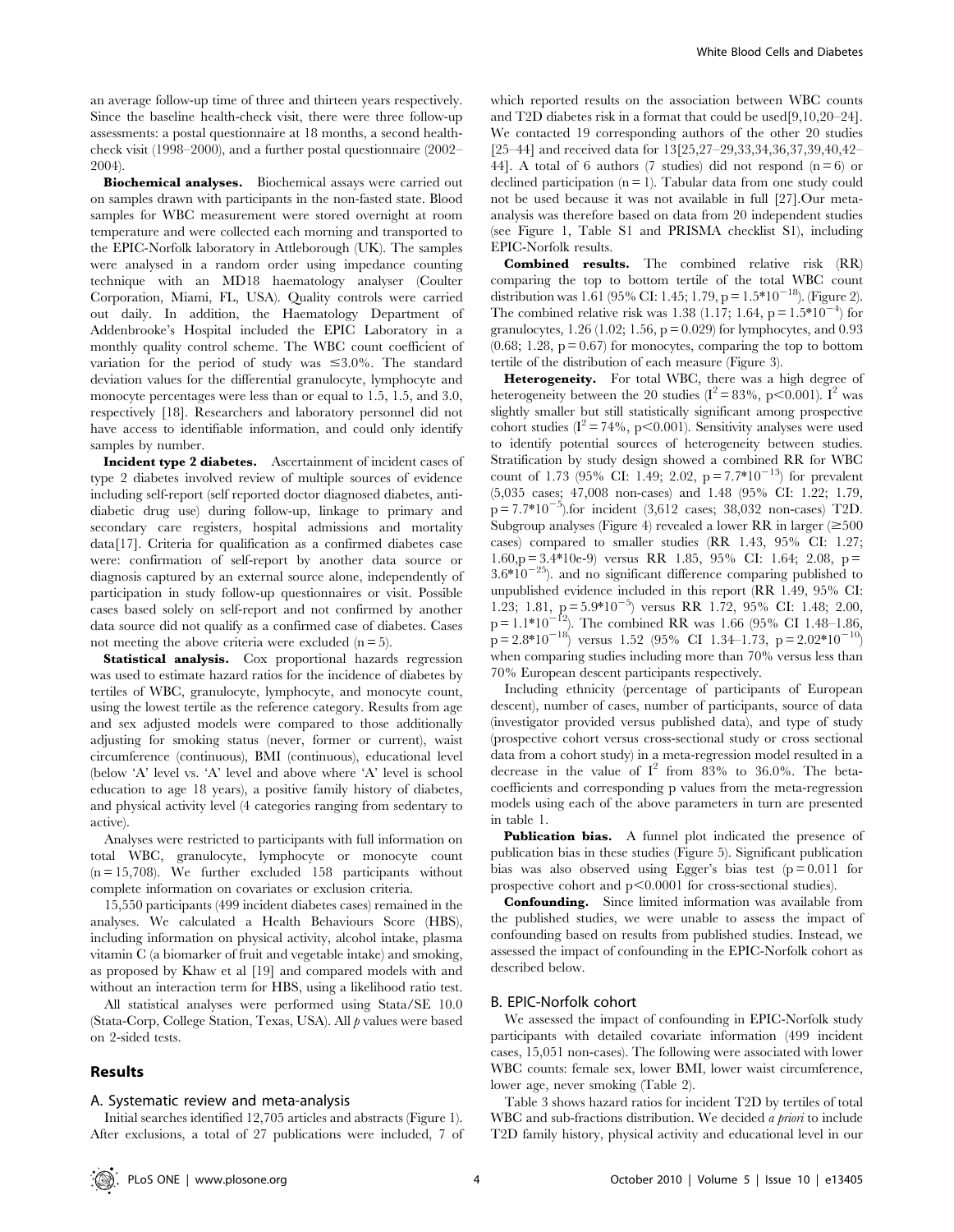

Figure 2. Forest plot showing study-specific and combined effect estimates comparing the top to bottom tertile of the WBC count distribution.

doi:10.1371/journal.pone.0013405.g002

models since they have been previously associated with peripheral WBC [45–48]. The age and sex adjusted HR for WBC count of 2.19 (95% CI: 1.74; 2.75) was reduced to 1.82 (95% CI: 1.45; 2.29) after further accounting for smoking status, T2D family history, physical activity, education, BMI and waist circumference, comparing the top and bottom tertiles of the total WBC distribution. Adjusting only for age, sex, smoking, BMI, waist circumference the HR for WBC count was 1.82 (95% CI 1.44, 2.29), comparing the top and bottom tertiles of the total WBC distribution.

Analysis within participants with an HbA1c of less than 6.5% at baseline. Baseline HbA1c data were available for only a subset of EPIC-Norfolk ( $n = 9558$ ). 9392 individuals had a baseline HbA1c of less than 6.5%, 166 of whom developed incident diabetes. The age and sex adjusted HR for WBC count of 2.07 (95% CI: 1.41 3.04) was reduced to 1.87 (95% CI: 1.27; 2.76) after further accounting for smoking status, T2D family history, physical activity, education, BMI and waist circumference, comparing the top and bottom tertiles of the total WBC distribution.

Analysis within normal total WBC count limits. When restricting analyses to individuals with WBC counts within the normal range  $(4 \text{ to } 11*10^9/L)$  results were similar to when including participants irrespective of the normal range (as in Table 3). Comparing the top to bottom tertile of the relevant distribution, the HR was 1.87 (1.47; 2.39) for total WBC count, 1.45 (1.15–1.83) for granulocytes, 1.73 (1.37–2.17) for lymphocytes and 1.11 (0.88–1.41) for monocytes.

Analysis with Health Behaviours score (HBS). Given the associations between WBC and the range of heath behaviours, we investigated whether associations between WBC count and T2D differed according to groups defined by adverse versus healthier lifestyle choices, assuming that unmeasured confounders clustered according to groups defined by measured behaviours. When comparing models including HBS, family history of diabetes, education level, BMI and waist circumference with and without an interaction term between WBC and HBS, there was no significant difference between the models, so no evidence of an interaction was detected (p for interaction 0.21).

#### Discussion

#### Summary of Findings

The present meta-analysis includes evidence about the association between WBC count and T2D from 20 cross-sectional and prospective cohort observational studies, comprising a total of 8,647 T2D cases and 85,040 non cases. Total WBC count was significantly associated with T2D, after adjustment for age, sex, smoking, BMI, waist circumference. Total granulocyte (and subset neutrophil) as well as lymphocyte but not monocyte count were also significantly associated with T2D, after adjustment for age, sex, smoking, BMI, waist circumference The findings were similar for incident T2D in the EPIC-Norfolk cohort analysis, where further adjustment for measured confounders showed the potential for residual confounding.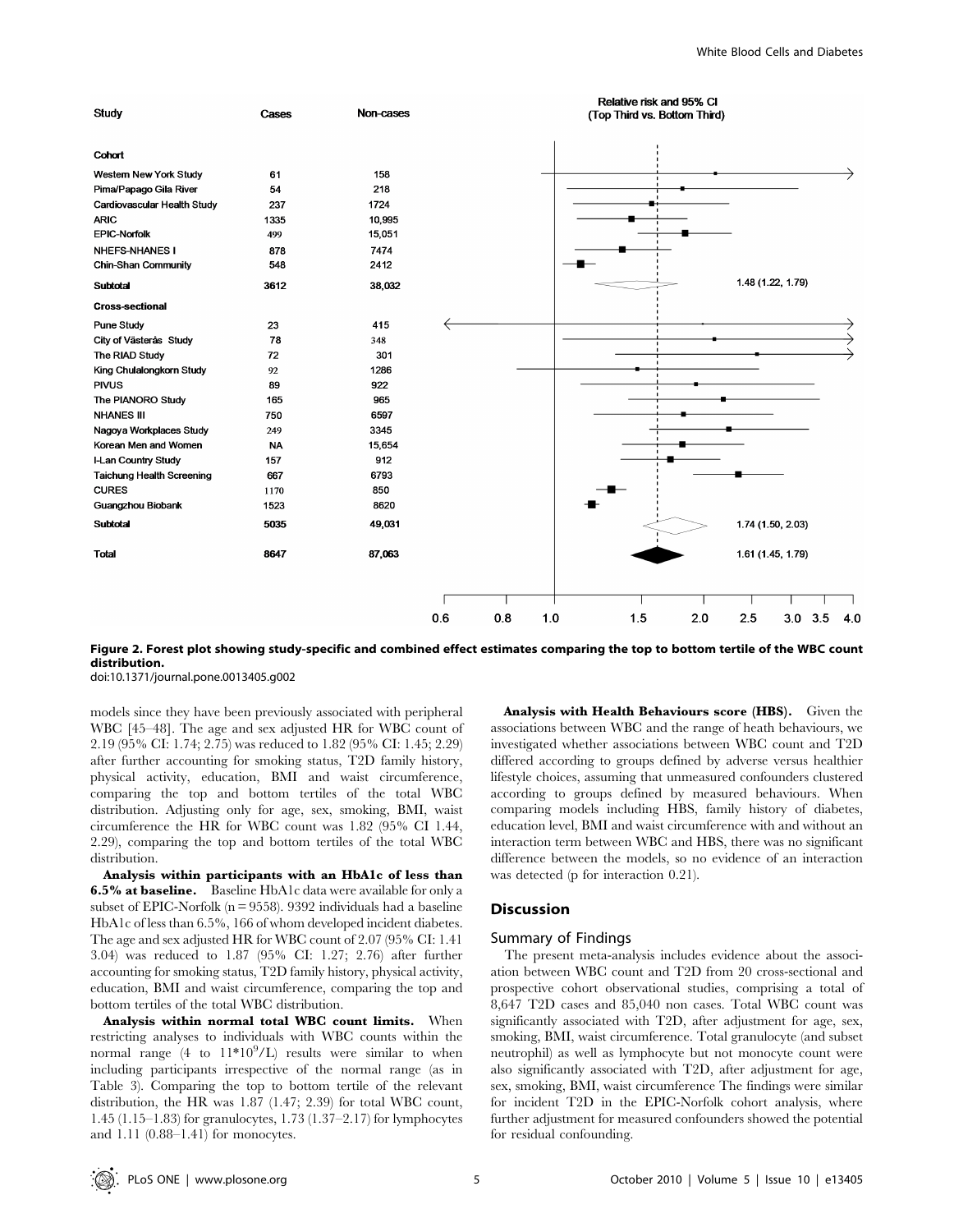

Figure 3. Forest plot showing combined effect estimates for T2D comparing the top to bottom tertile of the distribution of WBC sub-fractions (Granulocytes include Neutrophils plus Eosinophils plus Basophils). doi:10.1371/journal.pone.0013405.g003



Figure 4. Forest plot showing combined effect estimates for T2D comparing the top to bottom tertile of the WBC count distribution. \* dotted line representing combined effect estimate for meta-analysis. Size of rhomboids not informative of weight. doi:10.1371/journal.pone.0013405.g004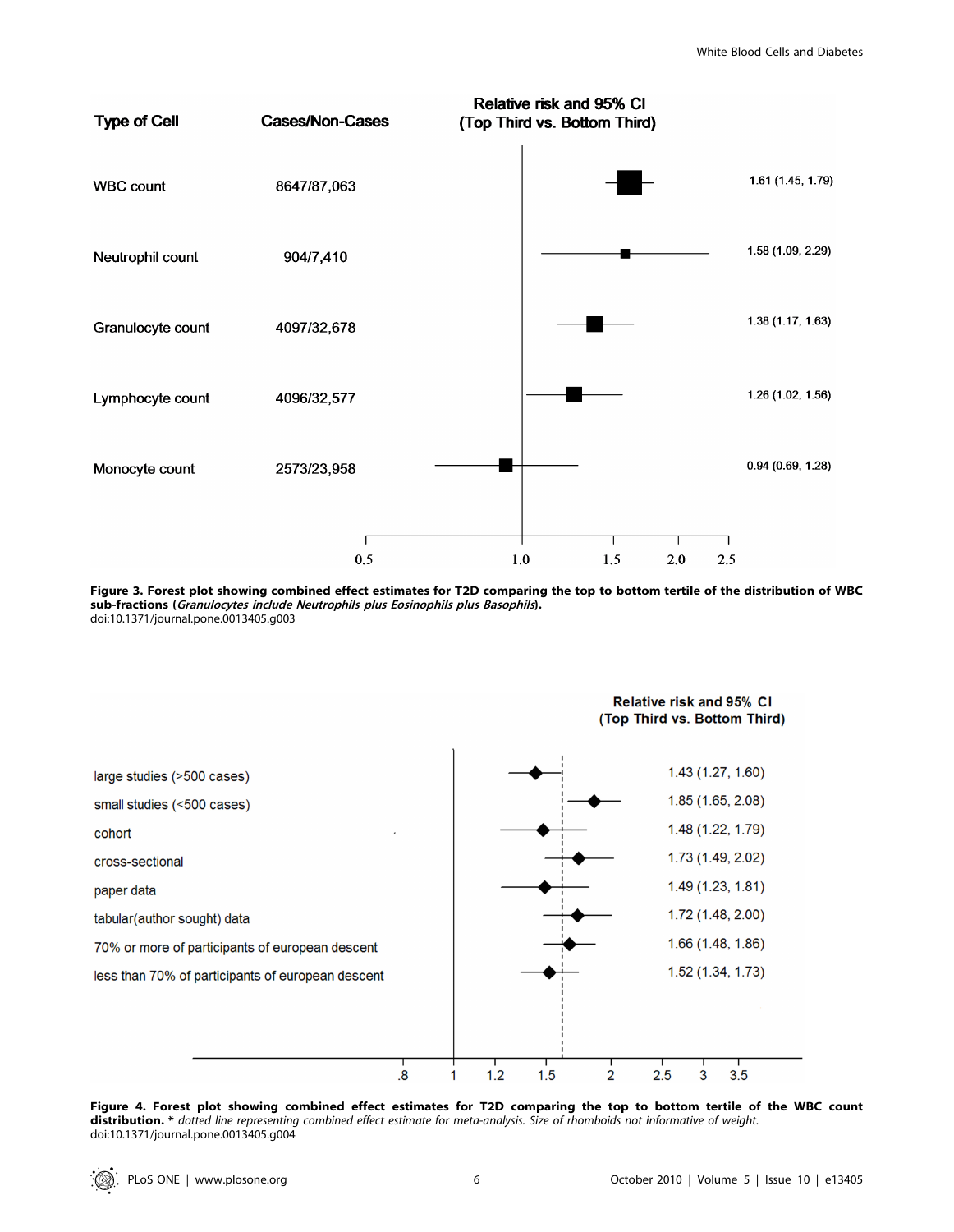| Covariate                                       | <b>B</b> coefficient | P value | N of studies |
|-------------------------------------------------|----------------------|---------|--------------|
| Source of data (tabular vs published paper)     | 0.144                | 0.28    | 20           |
| Type of study (cross-sectional vs longitudinal) | 0.164                | 0.213   | 20           |
| Number of cases                                 | $-0.0003$            | 0.018   | $19*$        |
| Number of participants                          | $-0.000002$          | 0.89    | 20           |
| Percentage of Caucasian participants            | 0.142                | 0.316   | 20           |

Table 1.  $\beta$  coefficients and corresponding p values from the meta-regression models.

\*Number of cases not available for one study [60].  $\beta$  –coefficient represents the change in log relative risk per unit increase in the relevant covariate. Each model includes each covariate as an explanatory variable and the log relative risk as the outcome variable. doi:10.1371/journal.pone.0013405.t001

The available biological data have strongly suggested that T2D is an inflammatory disease [1–5].Various markers of inflammation predict the future diabetes risk, including IL-6, CRP[1], sialic acid, and orosomucoid[5]. An inflammation score that included the above four parameters at baseline increased the future T2D risk almost four fold, when comparing the extreme quintiles in nonsmoking individuals[49]. A recent analysis from the ARIC cohort showed that WBC, a marker for inflammation, contributed to the short term increased risk of T2D among participants recently quitting smoking[50].

We did not find an increased risk of incident T2D for participants belonging to the higher monocyte tertile. Our findings agree with the previously reported results of the ARIC study [9]. Several stimuli, including pro-inflammatory as well as metabolic stimuli increase the recruitment of monocytes to peripheral tissues,

where they differentiate to macrophages and dendritic cells [51]. The destination of monocytes is therefore not the bloodstream and hence peripheral enumeration is not representative of monocyte tissue presence or a possible local monocyte-mediated tissue effect.

Possible mechanisms that could link inflammation and diabetes include interruptions of the insulin signalling in the liver by inflammatory molecules like IL-6 [52]or a pro-inflammatory effect on insulin[53], or insulin resistance[54,55]. Obesity, a major risk factor for diabetes, is a state of chronic inflammation and is associated with elevated levels of CRP[56], IL-6 [6] and plasminogen activator inhibitor-1 (PAI-1) [7]. Thus, it is possible that the association between inflammation and T2D is mediated by obesity. Studies involving tight matching for obesity suggest that there is an association between WBC count and insulin resistance but may be subject to residual confounding[47].In the



Figure 5. Begg's Funnel Plot\* for visual assessment of the presence of publication bias for all studies included in the meta-analysis (each study is represented by an open circle). \*Tests for Publication Bias. For Prospective Cohort Studies (n = 9), Egger's bias 2.50 (p 0.011). For Cross-Sectional Studies (n = 13), Egger's bias 2.64 (p<0.001). Overall Egger's bias p<0.001. doi:10.1371/journal.pone.0013405.g005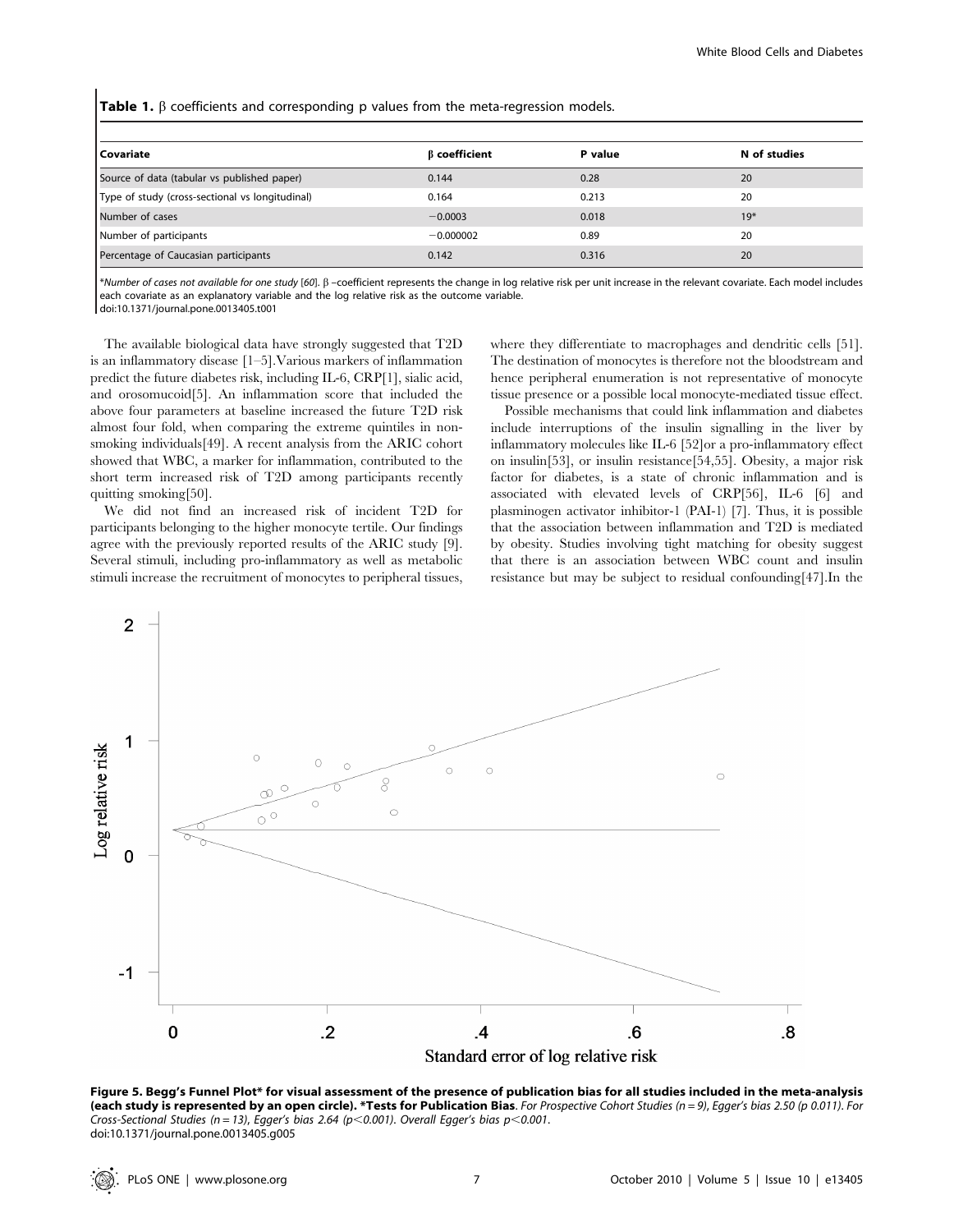Table 2. Distribution of T2D risk factors according to tertiles of total WBC count at baseline, EPIC-Norfolk Study.

| <b>Total WBC tertiles</b><br>Tertile range, * 10(9)/L | 1 ( $n = 5,477$ ) | $2(n=5,120)$    | $3(n=4,953)$    | P for trend |
|-------------------------------------------------------|-------------------|-----------------|-----------------|-------------|
|                                                       | $1 - 5.8$         | $5.8 - 7.0$     | $7.1 - 40.5$    |             |
| Sociodemographic variables                            |                   |                 |                 |             |
| Age, y                                                | $57.6 \pm 9.3$    | $58.1 \pm 9.3$  | $58.0 \pm 9.5$  | 0.01        |
| Sex, n (% female)                                     | 3,137 (57.3)      | 2,778 (54.3)    | 2,677 (54.1)    | < 0.001     |
| Education level, n (%)                                |                   |                 |                 | $0.004*$    |
| 'A' level <sup>+</sup> and above                      | 3,045 (55.6)      | 2,867 (56.0)    | 2,622 (52.9)    |             |
| Below 'A' levelt                                      | 2,432 (44.4)      | 2,253(44.0)     | 2,331 (47.06)   |             |
| <b>Anthropometric measures</b>                        |                   |                 |                 |             |
| BMI, $Kq/m2$                                          | $25.8 \pm 3.6$    | $26.3 \pm 3.8$  | $26.5 \pm 3.8$  | $< 0.001*$  |
| Waist circumference, cm                               | $86.3 \pm 11.9$   | $88.2 \pm 12.2$ | $89.2 \pm 12.8$ | $< 0.001*$  |
| <b>Health related behaviours</b>                      |                   |                 |                 |             |
| Physical activity level, n (%)                        |                   |                 |                 | $< 0.001*$  |
| Active                                                | 1,107(20.2)       | 953(18.6)       | 856 (17.3)      |             |
| Moderately active                                     | 1,294 (23.6)      | 1,157(22.6)     | 1,084(21.9)     |             |
| Moderately inactive                                   | 1,566(28.6)       | 1,501 (29.3)    | 1,346 (27.2)    |             |
| Inactive                                              | 1,510 (27.6)      | 1,509 (29.5)    | 1,667 (33.7)    |             |
| Smoking status, n(%)                                  |                   |                 |                 | $< 0.001*$  |
| Never                                                 | 2,961 (54.1)      | 2,417 (47.2)    | 1,933(39.0)     |             |
| Former                                                | 2,244(41.0)       | 2,186 (42.7)    | 1,939 (39.2)    |             |
| Current                                               | 272 (5.0)         | 517 (10.1)      | 1081 (21.8)     |             |
| <b>Medical history</b>                                |                   |                 |                 |             |
| Family history of diabetes present, n (%)             | 682(12.5)         | 676 (13.2)      | 644 (13.0)      | $0.32*$     |

<sup>1</sup>Data are means  $\pm$  standard deviation. P values are derived using the Kruskal-Wallis test for continuous variables and the chi-squared test for categorical variables.<br><sup>1/4/</sup> lovel = Advanced Lovel Goneral Certificate 'A' level = Advanced Level General Certificate of Education, 'O' level = Ordinary Level General Certificate of Education.

\*age and sex adjusted.

doi:10.1371/journal.pone.0013405.t002

current analyses, we adjusted for both waist circumference as well as BMI to control for confounding associated with obesity. Also, we investigated possible sources of confounding in this report using the EPIC-Norfolk study. The observation that the effect size, adjusted for a wide range of possible confounding factors, was lower that that adjusted for age and sex alone does suggest the potential for confounding. Of course, residual confounding by factors not considered at all or by factors we have considered but measured imprecisely can not be excluded.

#### Limitations

Measurement error could affect our assessment of exposures, outcomes and confounding factors. Differences in the methods used to measure WBC counts as well as different performance of the same assays at different time periods might have contributed to error in longitudinal studies. In general, such measurement error would attenuate the measure of association if non-differential with regard to the case status. Some cases of type 1 diabetes (T1D) might have been inadvertently included; however, such misclassification is likely to have a minimal impact on effect sizes, given that T1D constitutes only 5–10% of all diabetes cases. Also, given the ascertainment methods used, misclassification is unlikely in prospective cohorts; all except three (NHEFS-NHANES I, NHANES III, Pima Papago Gila River) included incident cases occurring after age 35 years. The majority of cross-sectional studies asked about the type of diabetes when assessing prevalent diabetes or excluded participants using insulin within the first year of diagnosis.

It is possible that hyperglycaemia itself has an impact on WBC levels. In people with diabetes, WBC levels are lowered by treatment with rosiglitazone[57,58] which may be due to the lowering of glucose levels or an immunomodulatory effect of this class of drugs. However, similar reductions in WBC have been observed with other types of glucose lowering drugs including acarbose[59]. To investigate the possibility of reverse causality, we compared the difference in strength of the association with T2D between cross-sectional and prospective cohort studies. The higher combined RR of WBC in cross-sectional compared to prospective cohort studies could be suggestive of reverse causality. However, since the difference between combined RR between cross-sectional and cohort studies was not statistically significant and because of evidence of presence of publication bias, reverse causality is less likely. Moreover, limiting analyses to healthier people at baseline by excluding participants with a possible or confirmed history of chronic diseases including T2D at baseline, and limiting the analysis to individuals with a baseline HbA1c of less than 6.5%, the risk estimate was almost identical to that in the entire dataset further decreasing the attractiveness of a reverse causality hypothesis, at least in the EPIC-Norfolk cohort.

Results of this study are based on a systematic and comprehensive literature review, including data from both prospective cohorts and cross-sectional studies, and previously unpublished data for a large number of participants. Incomplete retrieval of available results and studies is possible, since the studies included were all published in the English language.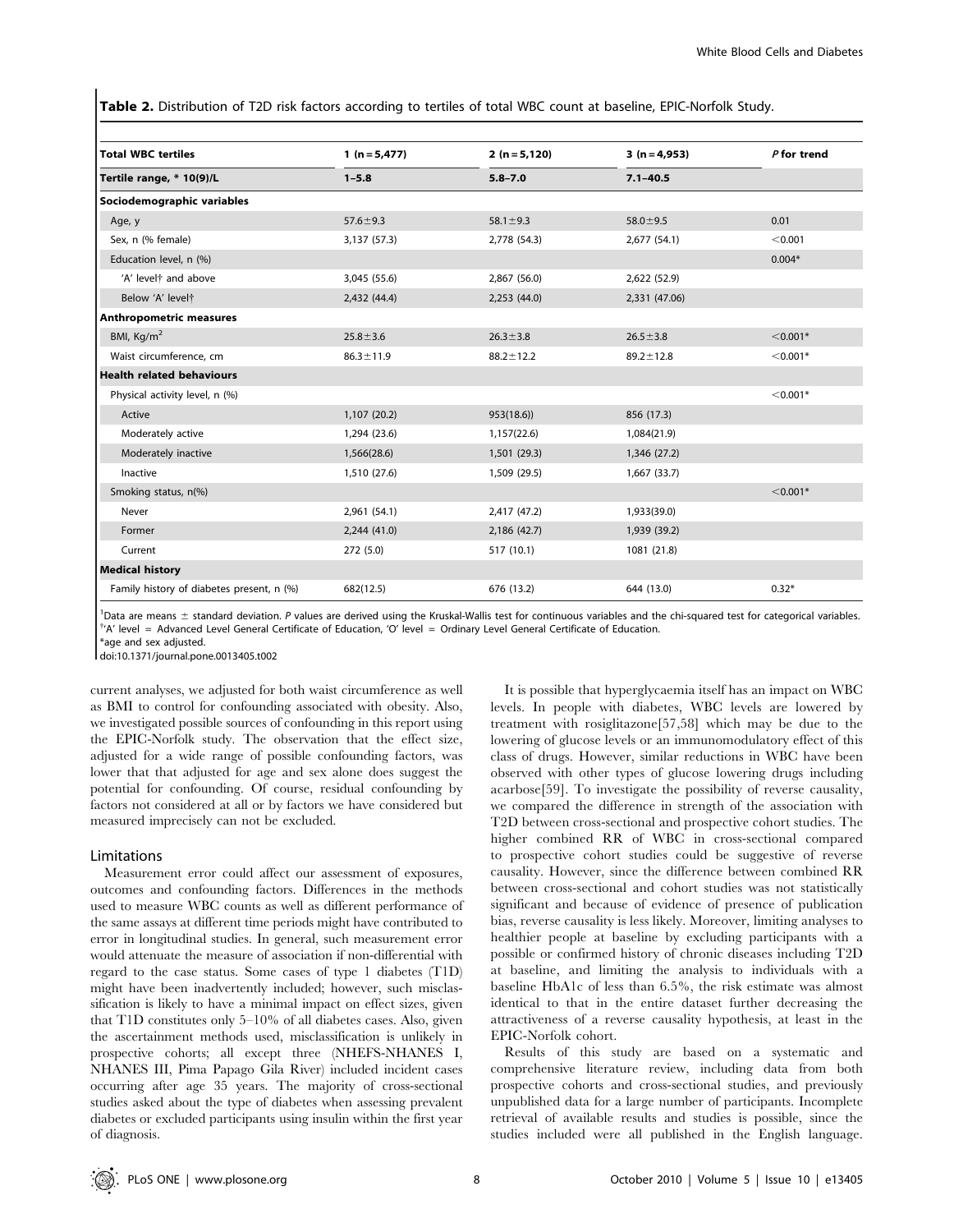Table 3. Hazard Ratio (95% CI) of incident T2D by tertiles of total WBC and sub-fractions.

|                            | <b>Lowest tertile</b> | <b>Middle tertile</b> | <b>Highest tertile</b> | $P$ for trend |
|----------------------------|-----------------------|-----------------------|------------------------|---------------|
| WBC (n)                    | 5,477                 | 5,120                 | 4,953                  |               |
| Mean $10^3$ cells $L^{-1}$ | 4.9                   | 6.4                   | 8.5                    |               |
| Diabetes (n)               | 111                   | 160                   | 228                    |               |
| Range                      | $\leq 5.7$            | $5.8 - 7.0$           | $\geq 7.1$             |               |
| Model 1                    | $\mathbf{1}$          | $1.47(1.17-1.90)$     | $2.19(1.74 - 2.75)$    | < 0.001       |
| Model 2                    | $\mathbf{1}$          | $1.33(1.04 - 1.70)$   | $1.82(1.45 - 2.29)$    | < 0.001       |
| Granulocytes (n)           | 5,499                 | 4,940                 | 5,111                  |               |
| Mean $10^3$ cells $L^{-1}$ | 2.7                   | 3.8                   | 5.5                    |               |
| Diabetes (n)               | 131                   | 155                   | 213                    |               |
| Range                      | $\leq$ 3.3            | $3.4 - 4.3$           | $\geq 4.4$             |               |
| Model 1                    | $\mathbf{1}$          | $1.28(1.01-1.61)$     | $1.68$ $(1.35-2.08)$   | < 0.001       |
| Model 2                    | $\mathbf{1}$          | $1.14(0.90 - 1.43)$   | $1.45(1.17-1.81)$      | 0.001         |
| Lymphocytes (n)            | 5,646                 | 5,319                 | 4,585                  |               |
| Mean $10^3$ cells $L^{-1}$ | 1.44                  | 1.97                  | 2.78                   |               |
| Diabetes (n)               | 134                   | 151                   | 214                    |               |
| Range                      | $≤1.7$                | $1.8 - 2.2$           | $\geq$ 2.3             |               |
| Model 1                    | $\mathbf{1}$          | $1.21(0.96 - 1.53)$   | $2.02(1.63 - 2.51)$    | < 0.001       |
| Model 2                    | $\mathbf{1}$          | $1.09(0.86 - 1.37)$   | $1.66$ $(1.33-2.06)$   | < 0.001       |
| Monocytes (n)              | 5,754                 | 5,899                 | 3,897                  |               |
| Mean $10^3$ cells $L^{-1}$ | 0.23                  | 0.48                  | 1.00                   |               |
| Diabetes (n)               | 156                   | 199                   | 144                    |               |
| Range                      | $≤ 0.3$               | $0.4 - 0.6$           | $\geq 0.7$             |               |
| Model 1                    | $\mathbf{1}$          | $1.17(0.94 - 1.44)$   | $1.22(0.97-1.54)$      | 0.07          |
| Model 2                    | $\mathbf{1}$          | 1.10 (0.90-1.36)      | $1.14(0.90 - 1.42)$    | 0.268         |

Model 1: adjusted for age and sex  $(n = 15,550)$ .

Model 2: as model 1 plus smoking status, family history of diabetes, physical activity level, education level, BMI and waist circumference (n = 15,550). doi:10.1371/journal.pone.0013405.t003

However, additional searches showed that no article in a language other that English that fitted the inclusion criteria could be identified. To address variations in design and diabetes ascertainment we asked corresponding authors to report their cases following the same diabetes definition (WHO 1999) and standardize their effect estimates for the same set of covariates (age, sex, smoking, BMI and waist circumference). Despite these attempts of standardisation, heterogeneity between investigator sought studies was not totally eliminated. The funnel plot does indicate the potential for publication bias despite our efforts to obtain data that were not published. This could have been due to the fact that our search strategy, although exhaustive, was more likely to identify studies with reported results on WBC and T2D associations. Sensitivity analyses revealed a significantly lower RR in larger  $(\geq 500 \text{ cases})$  compared to smaller studies but no significant difference comparing published to unpublished evidence.

#### Summary of conclusions

In summary, these results suggest that WBC is positively associated with the risk of T2D. However, the presence of publication bias and failure to control for all potential confounders in all studies suggests that the observed association may be an overestimate of the truth. We cannot exclude the possibility of reverse causality or residual confounding. Approaches such as the use of genetic determinants of WBC as instrumental variables may be useful to deal with these as yet unresolved issues.

#### Supporting Information

Table S1 Summary of the studies of association between WBC and T2D included in the meta-analysis

Found at: doi:10.1371/journal.pone.0013405.s001 (0.09 MB RTF)

PRISMA Checklist S1 PRISMA Checklist of items to include when reporting a systematic review or meta-analysis (diagnostic review consisting of cohort studies)

Found at: doi:10.1371/journal.pone.0013405.s002 (0.07 MB DOC)

## Acknowledgments

We thank the volunteers, general practitioners and staff of the EPIC-Norfolk study.

## Author Contributions

Analyzed the data: SJS EI. Conceived study, performed data collection and analysis, wrote the manuscript: EG-K. Analyzed EPIC Norfolk data and performed the meta-analysis: EG-K. Performed data collection for the meta-analysis, contributed to writing the final manuscript: ZY. Contributed to the last version of the manuscript: AJC. Commented on several versions of the manuscript and provided statistical expertise: SJS. Cohort PI for EPIC Norfolk, provided data from EPIC Norfolk for analysis: RL. Data ownership and data analysis for respective cohort: MLB L-KC JO. Data ownership for respective cohort: KG EI. Cohort PI and data ownership for respective cohort: MH LL VM GN JCQ KT CSY MZ.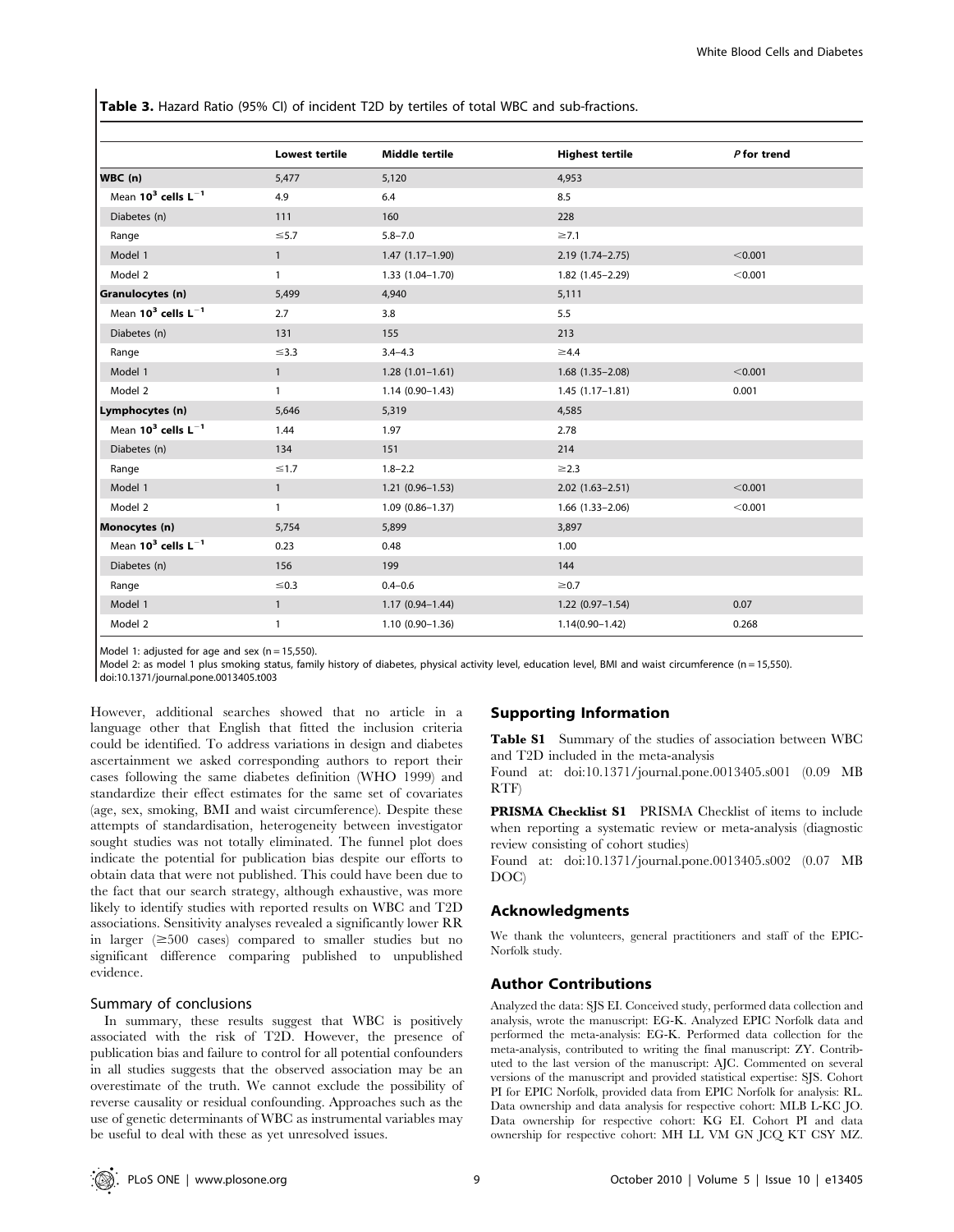#### References

- 1. Pradhan, AD, Manson JE, Rifai N, Buring JE, Ridker PM (2001) C-reactive protein, interleukin 6, and risk of developing type 2 diabetes mellitus. JAMA 286: 327–34.
- 2. Pickup JC, Mattock MB, Chusney GD, Burt D (1997) NIDDM as a disease of the innate immune system: association of acute-phase reactants and interleukin-6 with metabolic syndrome X. Diabetologia 40: 1286–92.
- 3. Hotamisligil, GS (2006) Inflammation and metabolic disorders. Nature 444: 860–7.
- 4. Hak AE, Stehouwer CD, Bots ML, Polderman KH, Schalkwijk CG, et al. (1999) Associations of C-reactive protein with measures of obesity, insulin resistance, and subclinical atherosclerosis in healthy, middle-aged women. Arterioscler Thromb Vasc Biol 19: 1986–91.
- 5. Duncan BB, Schmidt MI, Pankow JS, Ballantyne CM, Couper D, et al. (2003) Low-grade systemic inflammation and the development of type 2 diabetes: the atherosclerosis risk in communities study. Diabetes 52: 1799–805.
- 6. Mohamed-Ali V, Goodrick S, Rawesh A, Katz DR, Miles JM, et al. (1997) Subcutaneous adipose tissue releases interleukin-6, but not tumor necrosis factor-alpha, in vivo. J Clin Endocrinol Metab 82: 4196–200.
- 7. Lundgren CH, Brown SL, Nordt TK, Sobel BE, Fujii Setal (1996) Elaboration of type-1 plasminogen activator inhibitor from adipocytes. A potential pathogenetic link between obesity and cardiovascular disease. Circulation 93: 106–10.
- 8. Donath MY, Ehses JA, Maedler K, Schumann DM, Ellingsgaard H, et al. (2005) Mechanisms of Beta-Cell Death in Type 2 Diabetes. Diabetes 54: S108–S113.
- 9. Schmidt MI, Duncan BB, Sharrett AR, Lindberg G, Savage PJ, et al. (1999) Markers of inflammation and prediction of diabetes mellitus in adults (Atherosclerosis Risk in Communities study): a cohort study. The Lancet 353: 1649–1652.
- 10. Vozarova B, Weyer C, Lindsay RS, Pratley RE, Bogardus C, et al. (2002) High white blood cell count is associated with a worsening of insulin sensitivity and predicts the development of type 2 diabetes. Diabetes 51: 455–61.
- 11. WHO (2006) Definition and diagnosis of diabetes mellitus and intermediate hyperglycemia: A report of the World Health Organization and International Diabetes Federation. Geneva, Switzerland. pp 1–46.
- 12. Danesh J, Collins R, Appleby P, Peto R, et al. (1998) Association of fibrinogen, C-reactive protein, albumin, or leukocyte count with coronary heart disease: meta-analyses of prospective studies. JAMA 279: 1477–82.
- 13. Higgins JP, Thompson SG, Deeks JJ, Altman DG (2003) Measuring inconsistency in meta-analyses. BMJ 327: 557–60.
- 14. Whitehead A, Whitehead J (1991) A general parametric approach to the metaanalysis of randomized clinical trials. Stat Med 10: 1665–77.
- 15. Begg CB, Mazumdar M (1994) Operating characteristics of a rank correlation test for publication bias. Biometrics 50: 1088–101.
- 16. Egger M, Davey Smith G, Schneider M, Minder C (1997) Bias in meta-analysis detected by a simple, graphical test. BMJ 315: 629–34.
- 17. Day NE, Oakes S, Luben R, Khaw KT, Bingham SA, et al. (1999) EPIC-Norfolk: Study design and characteristics of the cohort. British Journal of Cancer 80: 95–103.
- 18. Smith MR, Kinmonth AL, Luben RN, Bingham S, Day NE, et al. (2003) Smoking status and differential white cell count in men and women in the EPIC-Norfolk population. Atherosclerosis 169: 331–337.
- 19. Khaw KT, Wareham N, Bingham S, Welch A, Luben R, et al. (2008) Combined impact of health behaviours and mortality in men and women: the EPIC-Norfolk prospective population study. PLoS Med 5: e12.
- 20. Ford, ES (2002) Leukocyte count, erythrocyte sedimentation rate, and diabetes incidence in a national sample of US adults. Am J Epidemiol155: 57–64.
- 21. Chien K, Cai T, Hsu H, Su T, Chang W, et al. (2009) A prediction model for type 2 diabetes risk among Chinese people. Diabetologia 52: 443–50.
- 22. Kim DJ, Noh JH, Lee BW, Choi YH, Chung JH, et al. (2008) The associations of total and differential white blood cell counts with obesity, hypertension, dyslipidemia and glucose intolerance in a Korean population. J Korean Med Sci 23: 193–8.
- 23. Muntner P, He J, Chen J, Fonseca V, Whelton PK (2004) Prevalence of nontraditional cardiovascular disease risk factors among persons with impaired fasting glucose, impaired glucose tolerance, diabetes, and the metabolic syndrome: analysis of the Third National Health and Nutrition Examination Survey (NHANES III). Ann Epidemiol 14: 686–95.
- 24. Stranges S, Rafalson LB, Dmochowski J, Rejman K, Tracy RP, et al. (2008) Additional contribution of emerging risk factors to the prediction of the risk of type 2 diabetes: evidence from the Western New York Study. Obesity (Silver Spring) 16: 1370–6.
- 25. Barzilay JI, Abraham L, Heckbert SR, Cushman M, Kuller LH, et al. (2001) The relation of markers of inflammation to the development of glucose disorders in the elderly: the Cardiovascular Health Study. Diabetes 50: 2384–9.

versions of paper, made significant contributions to sections of paper: NJW. EPIC-Norfolk PI with data ownership: NJW. Contributed to study design, suggested analysis, commented on all versions of paper, made significant contributions to sections of paper: CL.

- 26. Chen LK, Lin MH, Chen ZJ, Hwang SJ, Chiou ST (2006) Association of insulin resistance and hematologic parameters: study of a middle-aged and elderly Chinese population in Taiwan. J Chin Med Assoc 69: 248–53.
- 27. Chuo SK, Li JC, Tsai WC, Wu DA, Kuo SW, et al. (2005) Correlations between white blood cell count and metabolic syndrome in middle-age Taiwanese. Endocr Res 31: 39–50.
- 28. Gokulakrishnan K, Deepa R, Sampathkumar R, Balasubramanyam M, Mohan V (2009) Association of leukocyte count with varying degrees of glucose intolerance in Asian Indians: the Chennai Urban Rural Epidemiology Study (CURES-26). Metab Syndr Relat Disord 7: 205–10.
- 29. Ingelsson E, Hulthe J, Lind L (2008) Inflammatory markers in relation to insulin resistance and the metabolic syndrome. Eur J Clin Invest 38: 502–9.
- 30. shizaka N, Ishizaka Y, Toda E, Nagai R, Yamakado M (2006) Association between smoking, hematological parameters, and metabolic syndrome in Japanese men. Diabetes Care 29: 741.
- 31. Ishizaka N, Ishizaka Y, Toda E, Nagai R, Yamakado M (2007) Association between cigarette smoking, white blood cell count, and metabolic syndrome as defined by the Japanese criteria. Intern Med 46: 1167–70.
- 32. Kim JA, Choi YS, Hong JI, Kim SH, Jung HH, et al. (2006) Association of metabolic syndrome with white blood cell subtype and red blood cells. Endocr J 53: 133–9.
- 33. Lao XQ, Neil Thomas G, Jiang C, Zhang W, Adab P, et al. (2008) White blood cell count and the metabolic syndrome in older Chinese: the Guangzhou Biobank Cohort Study. Atherosclerosis 201: 418–24.
- 34. Lohsoonthorn V, Dhanamun B, Williams MA (2006) Prevalence of metabolic syndrome and its relationship to white blood cell count in a population of Thai men and women receiving routine health examinations. Am  $\int$  Hypertens 19: 339–45.
- 35. Marques-Vidal P, Mazoyer E, Bongard V, Gourdy P, Ruidavets JB, et al. (2002) Prevalence of insulin resistance syndrome in southwestern France and its relationship with inflammatory and hemostatic markers. Diabetes Care 25: 1371–7.
- 36. Muscari A, Antonelli S, Bianchi G, Cavrini G, Dapporto S, et al. (2007) Serum C3 is a stronger inflammatory marker of insulin resistance than C-reactive protein, leukocyte count, and erythrocyte sedimentation rate: comparison study in an elderly population. Diabetes Care 30: 2362–8.
- 37. Nagasawa N, Tamakoshi K, Yatsuya H, Hori Y, Ishikawa M, et al. (2004) Association of white blood cell count and clustered components of metabolic syndrome in Japanese men. Circ J 68: 892–7.
- 38. Nakanishi N, Sato M, Shirai K, Nakajima K, Murakami S, et al. (2002) Associations between white blood cell count and features of the metabolic syndrome in Japanese male office workers. Ind Health 40: 273–7.
- 39. Nilsson G, Hedberg P, Jonason T, Lonnberg I, Tenerz A, et al. (2007) White blood cell counts associate more strongly to the metabolic syndrome in 75-yearold women than in men: a population based study. Metab Syndr Relat Disord 5: 359–64.
- 40. Temelkova-Kurktschiev T, Siegert G, Bergmann S, Henkel E, Koehler C, et al. (2002) Subclinical inflammation is strongly related to insulin resistance but not to impaired insulin secretion in a high risk population for diabetes. Metabolism 51: 743–9.
- 41. Tian JY, Yang Y, Cheng Q, Huang HE, Li R, et al. (2008) Association of WBC count and glucose metabolism among Chinese population aged 40 years and over. Diabetes Res Clin Pract 82: 132–8.
- 42. Wang YY, Lin SY, Liu PH, Cheung BM, Lai WA (2004) Association between hematological parameters and metabolic syndrome components in a Chinese population. J Diabetes Complications 18: 322–7.
- 43. Wannamethee SG, Lowe GD, Shaper AG, Rumley A, Lennon L, et al. (2005) The metabolic syndrome and insulin resistance: relationship to haemostatic and inflammatory markers in older non-diabetic men. Atherosclerosis 181: 101–8.
- 44. Yajnik CS, Joglekar CV, Lubree HG, Rege SS, Naik SS, et al. (2008) Adiposity, inflammation and hyperglycaemia in rural and urban Indian men: Coronary Risk of Insulin Sensitivity in Indian Subjects (CRISIS) Study. Diabetologia 51: 39–46.
- 45. McCarthy DA, Dale MM (1988) The leucocytosis of exercise. A review and model. Sports Med 6: 333–63.
- 46. Natale VM, Brenner IK, Moldoveanu AI, Vasiliou P, Shek P, et al. (2003) Effects of three different types of exercise on blood leukocyte count during and following exercise. Sao Paulo Med J 121: 9–14.
- 47. Pannacciulli N, Giorgino F, Martina RA, Resta O, Giorgino R, et al. (2003) Effect of family history of type 2 diabetes on white blood cell count in adult women. Obes Res 11: 1232–7.
- 48. Pollitt RA, Kaufman JS, Rose KM, Diez-Roux AV, Zeng D, et al. (2007) Earlylife and adult socioeconomic status and inflammatory risk markers in adulthood. Eur J Epidemiol 22: 55–66.